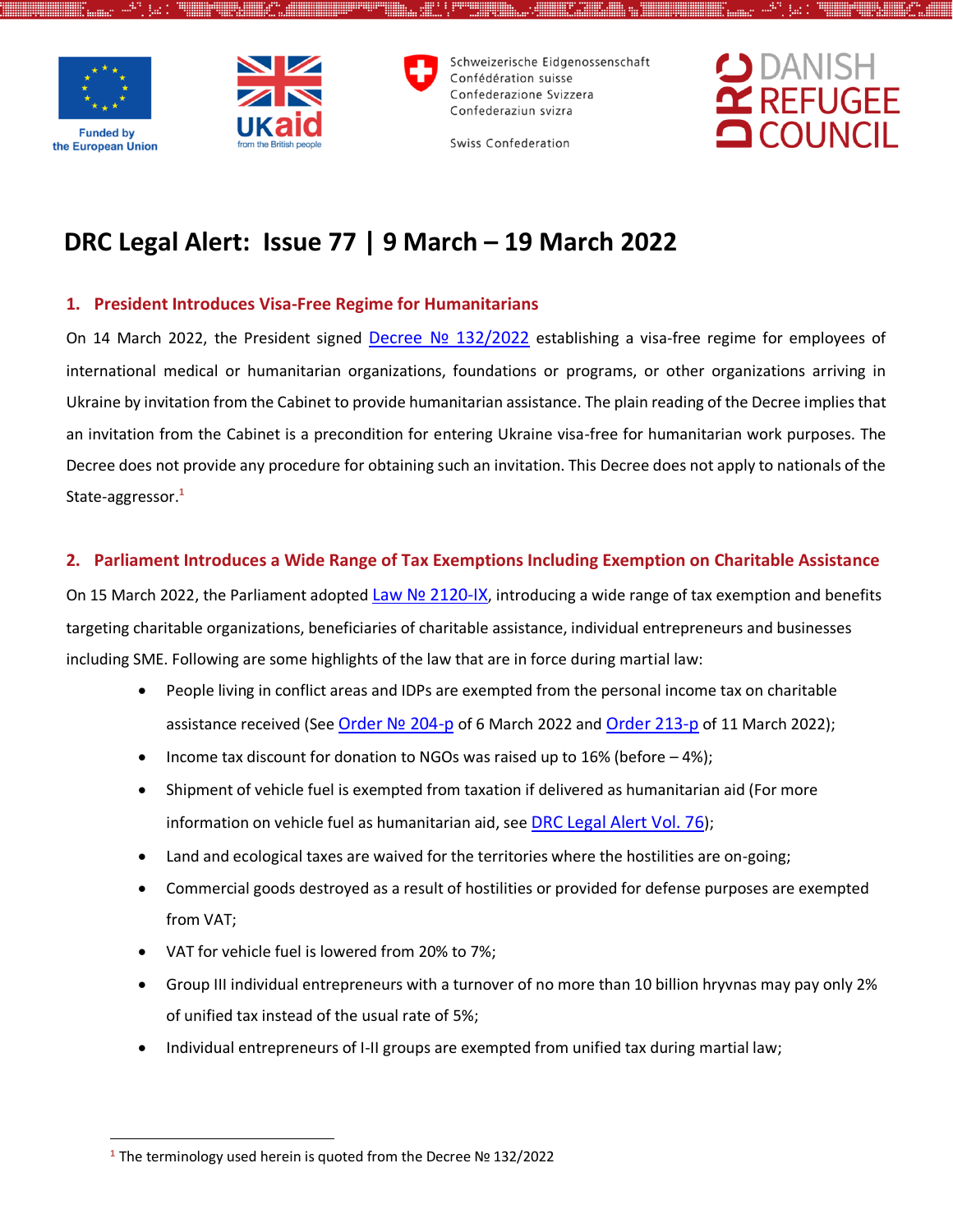• Individual entrepreneurs do not pay Unified Social Tax for themselves during martial law and 12 months after its suspension.

## **3. Cabinet Expands Scope of IDP Registration and Provides Simplified Procedure for Obtaining IDP Certificate**

On 13 March 2022, the Cabinet issued [Decree](https://www.kmu.gov.ua/npas/pro-vnesennya-zmin-do-poryadku-oformlennya-i-vidachi-dovidki-pro-vzyattya-na-oblik-vnutrishno-peremishchenoyi-osobi-269) Nº 269, expanding the scope of IDP registration and providing a simplified procedure for an obtaining IDP Certificate. Under the Decree, "temporary displaced persons", who have relocated from regions where hostilities are on-going, are within the scope of IDP Registration. Such persons may obtain an IDP certificate through simplified procedures using the 'Diia' online-application, or through the Center for Administrative Services (TSNAP) as well as through executive bodies of the local councils (city/rayon at the city/village level).

#### **4. Cabinet Establishes Coordination Hub on Children`s Rights During Martial Law**

On 17 March 2022, the Cabinet adopted [Decree](https://www.kmu.gov.ua/npas/pro-utvorennya-koordinacijnogo-shtabu-z-pitan-zahistu-prav-ditini-v-umovah-voyennogo-stanu-302) Nº 302, establishing the Coordination Hub on Rights of Children during martial law. This Hub is co-headed by the Minister of Social Policy and President`s Envoy on Rights of Children and Children`s Rehabilitation. The tasks of the Hub are as follows:

- Coordination of evacuation of children, in particular of vulnerable categories (i.e., orphans, children with disabilities) and creation of safe conditions for them;
- Coordination with central and local authorities for accommodating and meeting the needs of evacuated children;
- Control over consular registration of children evacuated abroad;
- Monitoring of social standards for evacuated children;
- Resolving problematic issues connected with children`s rights during martial law.

#### **5. Cabinet Tasks Ukrposhta with Humanitarian Aid and Medicine Delivery**

On 17 March 2022, the Cabinet issued [Decree](https://www.kmu.gov.ua/npas/pro-osoblivosti-roboti-akcionernogo-tovaristva-ukrposhta-v-umovah-voyennogo-stanu-305) Nº 305, assigning Ukrainian national post office Ukrposhta with additional tasks of delivering humanitarian aid, medicine, pensions and social payments during martial law. This Decree was adopted in order to prevent social and food crisis. The additional assignments include the following:

- Delivery of pensions and monetary support for persons eligible for such pensions and monetary support (if possible)
- Delivery of medicine and humanitarian aid
- Provide free shipping for companies, enterprises and organizations identified by the Ministry of Economy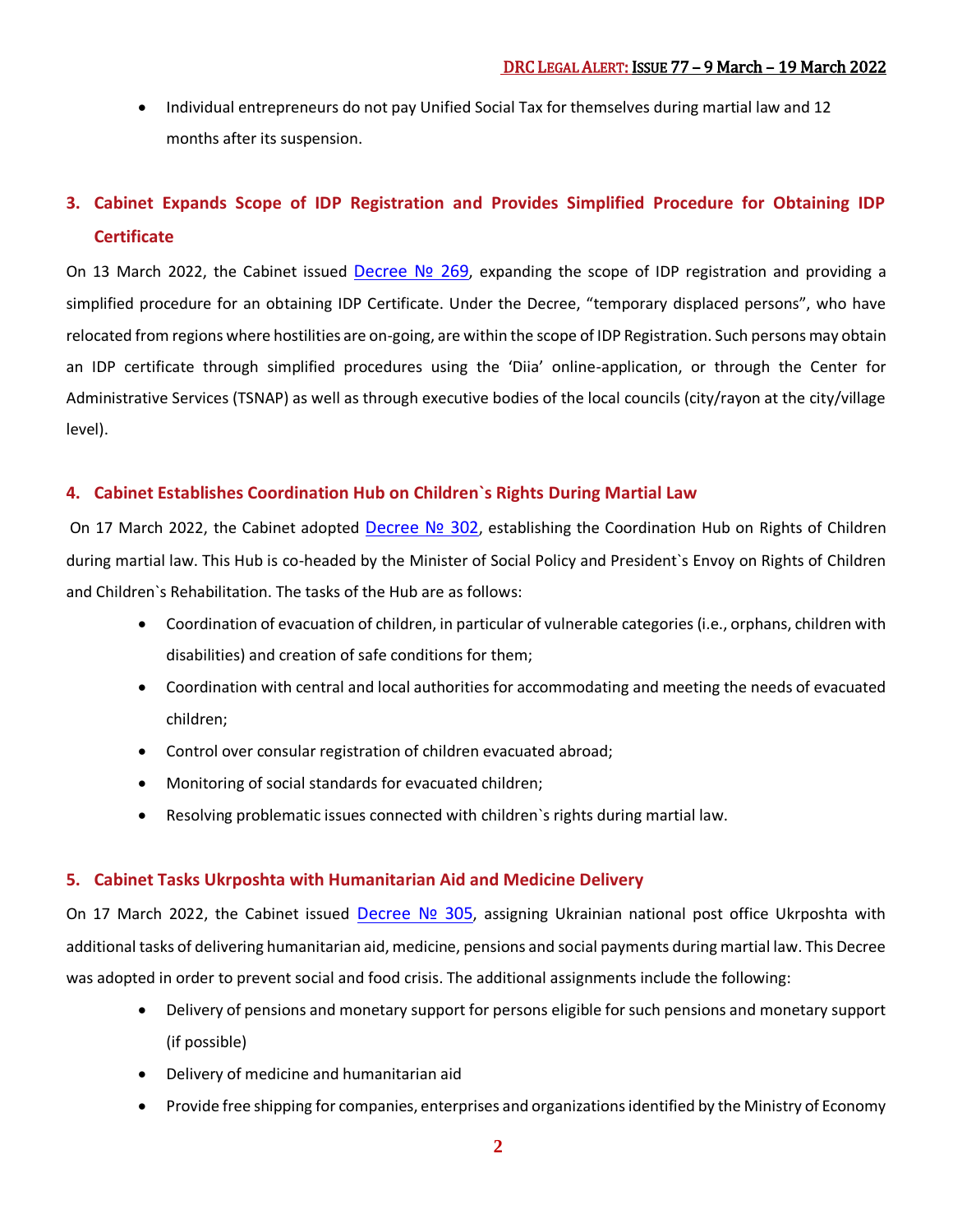Ukrpohta is also eligible for priority passage through check-points and fueling on gas stations.

#### **6. Parliament Exempts Certain Categories of Caregivers from Conscription**

On 15 March 2022, the Parliament adopted Law Nº [2122-IX](https://itd.rada.gov.ua/billInfo/Bills/Card/39234), exempting certain categories of persons from military service. These persons include:

- A person raising a minor child with disabilities;
- A person nursing a sick spouse, minor child, parent or parent of spouse (if supported by medical documents);
- A person whose spouse is a person with disabilities;
- A person whose parent or parent of a spouse is a person with disabilities of 1-2 group;
- A person nursing another person with disabilities who is fully or partially deprived of legal capacity;
- A person nursing a non-family member who belongs to disability group of 1-2;
- A person raising a child with serious disease (i.e., perinatal damages of the nervous system, cancer, diabetes etc.).

#### **7. Parliament Prolongs Martial Law for 30 days**

On 15 March 2022, the Parliament adopted Law Nº [2119-IX](https://itd.rada.gov.ua/billInfo/Bills/Card/39236), prolongating the martial law in Ukraine for 30 days. The prolongation starts on 26 March 2022 and terminates on 25 April 2022 unless extended. Please see [DRC Special Legal](https://www.humanitarianresponse.info/en/operations/ukraine/document/drc-special-legal-alert-russian-invasion-february-2022-drc-c%D0%BF%D0%B5%D1%86%D1%96%D0%B0%D0%BB%D1%8C%D0%BD%D0%B8%D0%B9)  [Alert](https://www.humanitarianresponse.info/en/operations/ukraine/document/drc-special-legal-alert-russian-invasion-february-2022-drc-c%D0%BF%D0%B5%D1%86%D1%96%D0%B0%D0%BB%D1%8C%D0%BD%D0%B8%D0%B9) for an analysis on the martial law.

## **8. Parliament Lets Local and Military Administrations Decide on the Use of Budgets for Humanitarian Purposes**

On 15 March 2022, the Parliament adopted Law Nº [2134-IX,](https://itd.rada.gov.ua/billInfo/Bills/Card/39231) amending the procedure for the use of subventions from the State budget. During martial law local or military administrations may decide on the use of money for territorial defense and humanitarian purposes, e.g., spending on food, accommodation, evacuation etc.

#### **9. Cabinet Establishes Coordination Hub on Treatment of Prisoners of War**

On 11 March 2022, the Cabinet adopted [Decree](https://www.kmu.gov.ua/npas/pro-utvorennya-koordinacijnogo-shtabu-z-pitan-povodzhennya-z-vijskovopolonenimi-257) Nº 257 establishing the Coordination Hub on Treatment of Prisoners of War. The Head of the Hub is the Minister of reintegration, with the representation of more than a dozen other state authorities. The Hub will undertake the following roles:

 To ensure the implementation of international law obligations of Ukraine in connection with the treatment of prisoners of war;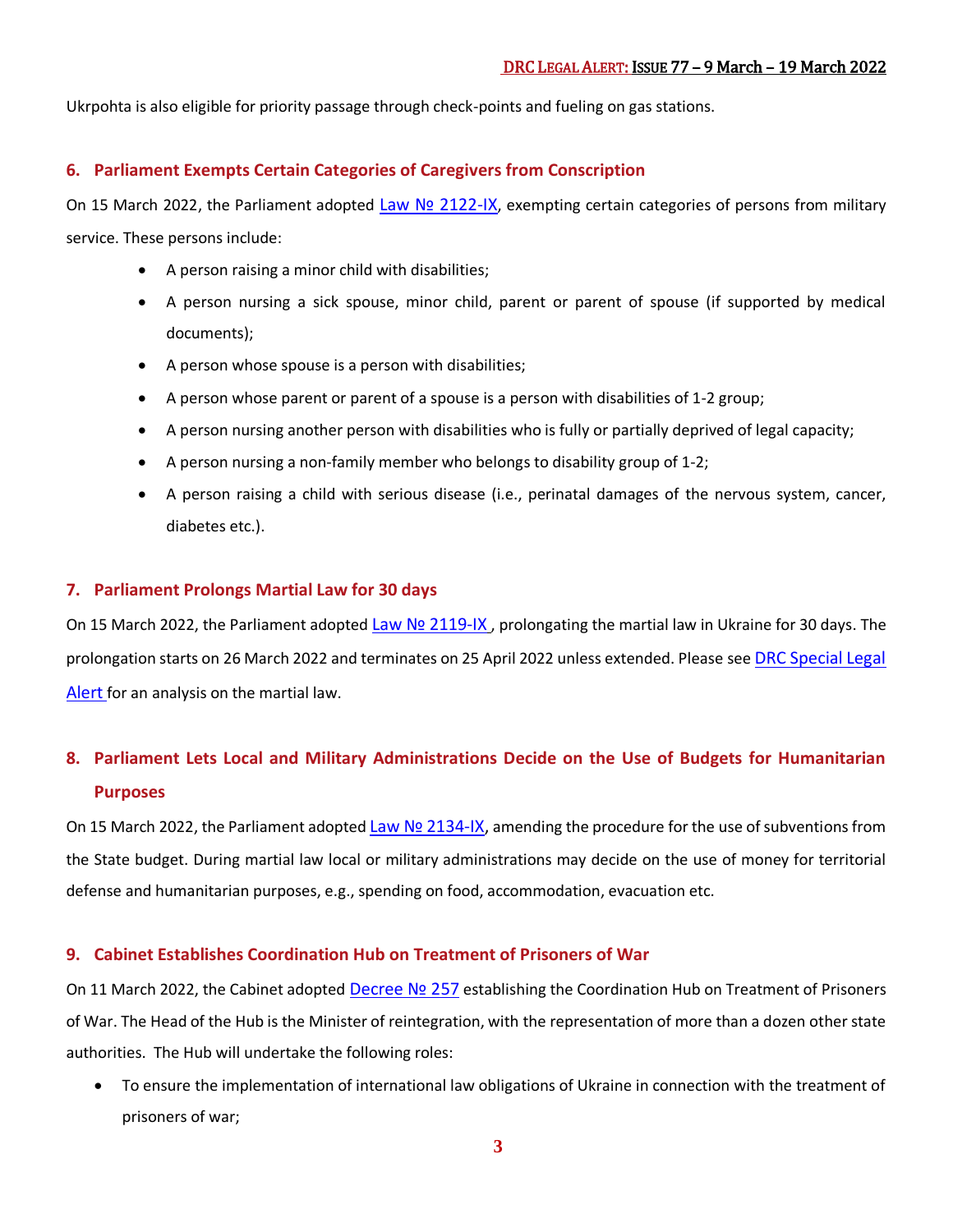- To coordinate actions on the treatment of prisoners of war with central and local bodies, armed forces and other military units, law-enforcement agencies and civil society organizations;
- To decide on problematic issues connected with the treatment of prisoners of war.

#### **10. Cabinet Reimburses Utility Costs to Local Self-Government Bodies for Accommodating Temporary**

#### **Displaced Persons**

On 11 March 2022, the Cabinet issued [Decree](https://www.kmu.gov.ua/npas/pro-zatverdzhennya-poryadku-ta-umov-nadannya-kompensaciyi-miscevim-byudzhetam-na-oplatu-komunalnih-poslug-shcho-nadayutsya-pid-chas-rozm-261) Nº 261 entitling local self-governments to claim reimbursement of certain utility costs from the Reserve Fund. This will apply only to those state-owned enterprises and units that provide accommodation to temporarily displaced persons in their properties. The reimbursement is not automatic - municipal enterprises have to apply for reimbursement from the oblast military administration.

# **11. Parliament Guarantees Jobs, Salaries and Places to Stay for Educational Workers and Students During**

#### **Martial Law**

On 15 March 2022, the Parliament adopted Law Nº [2126-IX](https://itd.rada.gov.ua/billInfo/Bills/Card/39188), introducing certain guarantees in the educational sphere during martial law. The guarantees include:

- Continuation of educational process in a safe form;
- Preservation of workplace, average salary, stipend and other payments prescribed by law;
- $\bullet$  If necessary provision of food and accommodation.

The civil military administrations and military administrations are responsible for the implementation of such guarantees during martial law.

### **12. Cabinet Prescribes Rules for Persons with Disabilities and Minors to Cross the Border During Martial Law**

On 12 March 2022 the Cabinet adopted [Decree](https://www.kmu.gov.ua/npas/pro-vnesennya-zmin-do-pravil-peretinannya-derzhavnogo-kordonu-gromadyanami-ukrayini-264) Nº 264 prescribing rules for persons with disabilities and minors to cross the border during martial law and state of emergency. For more information on border crossing rules for minors, persons with disabilities and persons accompanying them please consult the **Booklet [\(click here\)](https://www.msp.gov.ua/files/pictures/2022/%D0%9F%D0%B0%D0%BC%D1%8F%D1%82%D0%BA%D0%B0%20-%201503.pdf)** prepared by the Ministry of Social Policy (In Ukrainian).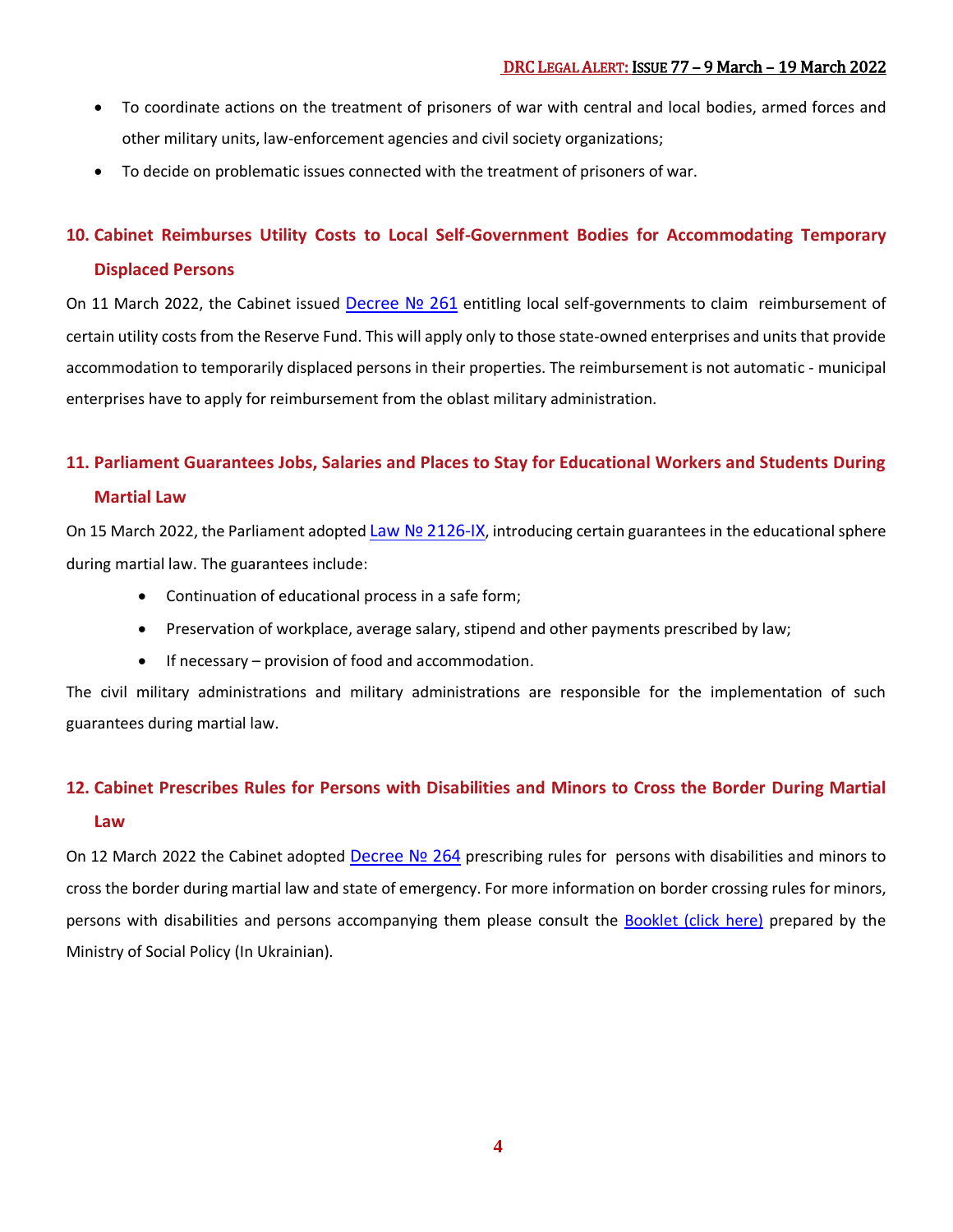#### **13. Parliament Defines Collaboration with Aggressor State and Makes it a Crime**

On 14 March 2022, the President signed two laws Nº [2107-IX](https://zakon.rada.gov.ua/laws/show/2107-IX#Text) and Nº 2035-IX to define collaboration with aggressor state**<sup>2</sup>** and criminal liability for collaboration. Among a long list of activities, the following activities are defined as collaboration:

- Public denial of the armed aggression against Ukraine by a citizen of Ukraine;
- Support of decisions and/or actions of the aggressor state;
- Propaganda and support for occupation or aggression against Ukraine;
- Voluntary occupation of positions in judicial or law enforcement agencies established in the temporarily occupied territory;
- Transfer of material resources to illegal armed or paramilitary formations.

Sanctions for these crimes include fines, prohibition to be employed for a state position from ten to fifteen years, imprisonment, confiscation of property.

Under Law № 2107-IX, persons who committed crimes against the foundations of national security of Ukraine may not participate in political life or serve in the army. If a trade union, NGO or charity organization is run by a person who committed a crime against foundations of national security, these organizations may be banned.

#### **14. Parliament Adopted Law on Confiscation of Russian Property**

On 10 March 2022, the President signed Law Nº [2116-IX](https://zakon.rada.gov.ua/laws/show/2116-IX#Text), introducing the legal basis for the forcible confiscation of Russian properties in Ukraine on the ground of public necessity. Properties of the Russian Federation and legal entities resident in Ukraine are subject to confiscation. Apparently, individual properties are not subject to confiscation. Properties subject to confiscation include movable and immovable property, funds, bank deposits, securities, corporate rights, other properties located or registered in Ukraine.

The law highlights that confiscation will be done on the grounds of public necessity, including military necessity, and will be based on legality, transparency, objectivity, purposefulness, strategic importance and effectiveness. The law also states in clear language that no compensation will be provided for the confiscation.

Confiscation will take place on the basis of a decision by the Council of National Security and Defense upon the initiative of the Cabinet. The decision on confiscation will be signed by the President. The decision on confiscation signed by the President is subject to annulment by the Parliament within six months after the termination of martial law.

 $\overline{a}$ 

**<sup>2</sup>** The terminology used herein is quoted from the Law № 2035-IX